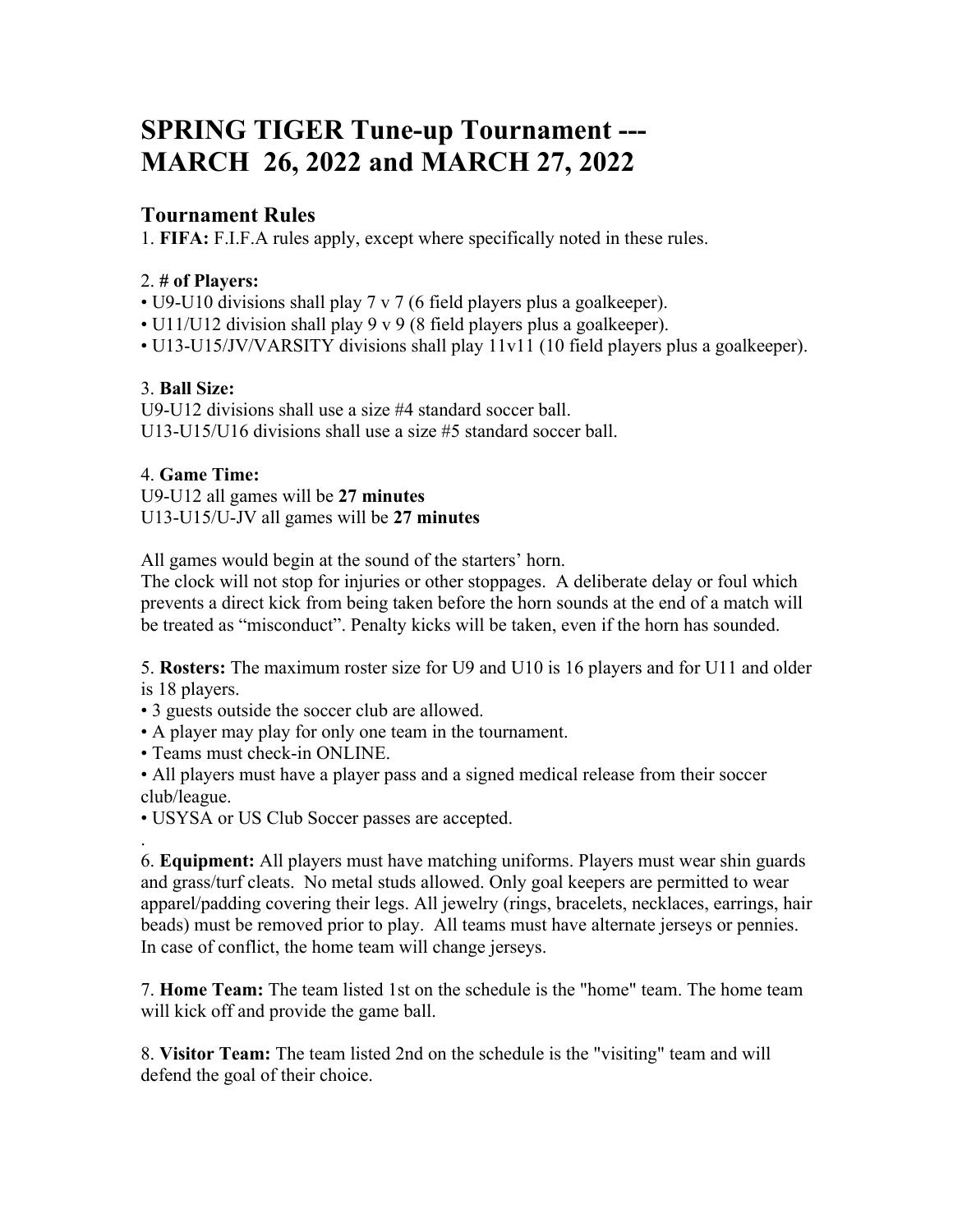#### 9. **Substitutions:**

Substitutions may be made by either team with the consent of the referee on all kick-offs, throw-ins, goal-kicks, goals scored, injury stoppages, and to replace a cautioned player.

10. **Standings:** All groups will play a round robin format. 3 points for a win and 1 point for a tie. Teams failing to be on the field at the designated time of their game may be awarded a forfeit with a 2-0 win given to the opposing team.

11. **Tiebreakers:** If two or more teams have equal points after the round robin games. The ties will be decided by the following criteria:

- a) Head-to-head (3 Team Tie please skip A and go to B).
- b) Goal differential
- c) Fewest losses
- d) Most wins
- e) Least goals allowed
- f) COIN TOSS

#### 11. **Awards:**

U9 to U15 competing age groups will receive  $1<sup>st</sup>$  place and  $2<sup>nd</sup>$  place trophies for players.

JV/Varsity competing age groups will receive  $1<sup>st</sup>$  place trophies for players.

12. **Cards:** Players receiving 2 yellow cards or a red card during a game will be ejected from the game without replacement and may not play in their team's next game. Players receiving *2* red cards or 3 yellow cards during the tournament will be suspended from further tournament play. Any Coach receiving a red card will be barred from further participation at the tournament.

13. **Misconduct:** Players guilty of blatant unsportsmanlike conduct, a serious foul or violent behavior will be ejected from the game without replacement and suspended from further tournament play. Coaches are responsible for the conduct of their players, parents, and other spectators, and may be penalized for any issues. The tournament committee may choose to deduct points from a team's standing for any of these situations.

14. **Facilities:** The following rules apply to usage of all fields & facilities:

- Restrooms are available at designated locations.
- Spectators and associated belongings must be situated in designated areas.
- Warmup may only be held in designated areas.
- Players and coaches shall avoid any behavior, which interferes with games in progress.
- All facilities are non-smoking and no alcoholic beverages are allowed.
- Pets are not permitted anywhere on the premises.